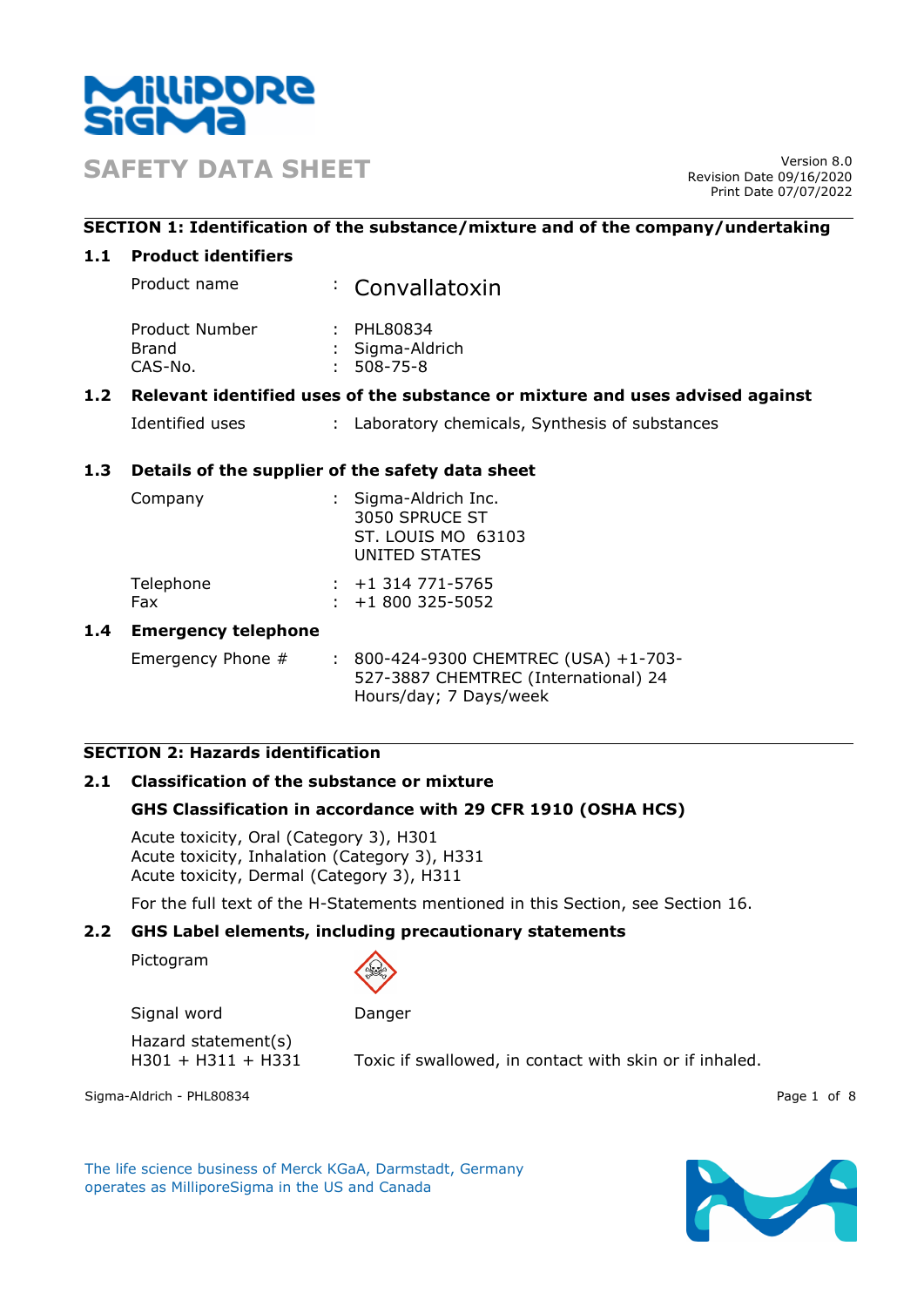| Precautionary statement(s) |                                                                  |
|----------------------------|------------------------------------------------------------------|
| P261                       | Avoid breathing dust/ fume/ gas/ mist/ vapors/ spray.            |
| P <sub>264</sub>           | Wash skin thoroughly after handling.                             |
| P270                       | Do not eat, drink or smoke when using this product.              |
| P271                       | Use only outdoors or in a well-ventilated area.                  |
| P280                       | Wear protective gloves/ protective clothing.                     |
| $P301 + P310 + P330$       | IF SWALLOWED: Immediately call a POISON CENTER/ doctor.          |
|                            | Rinse mouth.                                                     |
| $P302 + P352 + P312$       | IF ON SKIN: Wash with plenty of water. Call a POISON CENTER/     |
|                            | doctor if you feel unwell.                                       |
| $P304 + P340 + P311$       | IF INHALED: Remove person to fresh air and keep comfortable      |
|                            | for breathing. Call a POISON CENTER/ doctor.                     |
| P362                       | Take off contaminated clothing and wash before reuse.            |
| $P403 + P233$              | Store in a well-ventilated place. Keep container tightly closed. |
| P405                       | Store locked up.                                                 |
| P501                       | Dispose of contents/ container to an approved waste disposal     |
|                            | plant.                                                           |

# **2.3 Hazards not otherwise classified (HNOC) or not covered by GHS** - none

#### **SECTION 3: Composition/information on ingredients**

| 3.1 | <b>Substances</b><br>Synonyms                    | : CONVALLATOXIN                                           |                                                     |               |
|-----|--------------------------------------------------|-----------------------------------------------------------|-----------------------------------------------------|---------------|
|     | Formula<br>Molecular weight<br>CAS-No.<br>EC-No. | : C29H42010<br>550.7 g/mol<br>$508 - 75 - 8$<br>208-086-3 |                                                     |               |
|     | Component                                        |                                                           | Classification                                      | Concentration |
|     | Convallatoxin                                    |                                                           |                                                     |               |
|     |                                                  |                                                           | Acute Tox. 3; H301, H331, $\vert$ < = 100 %<br>H311 |               |

For the full text of the H-Statements mentioned in this Section, see Section 16.

## **SECTION 4: First aid measures**

### **4.1 Description of first-aid measures**

#### **General advice**

Consult a physician. Show this material safety data sheet to the doctor in attendance.Move out of dangerous area.

#### **If inhaled**

If breathed in, move person into fresh air. If not breathing, give artificial respiration. Consult a physician.

#### **In case of skin contact**

Wash off with soap and plenty of water. Take victim immediately to hospital. Consult a physician.

Sigma-Aldrich - PHL80834 Page 2 of 8

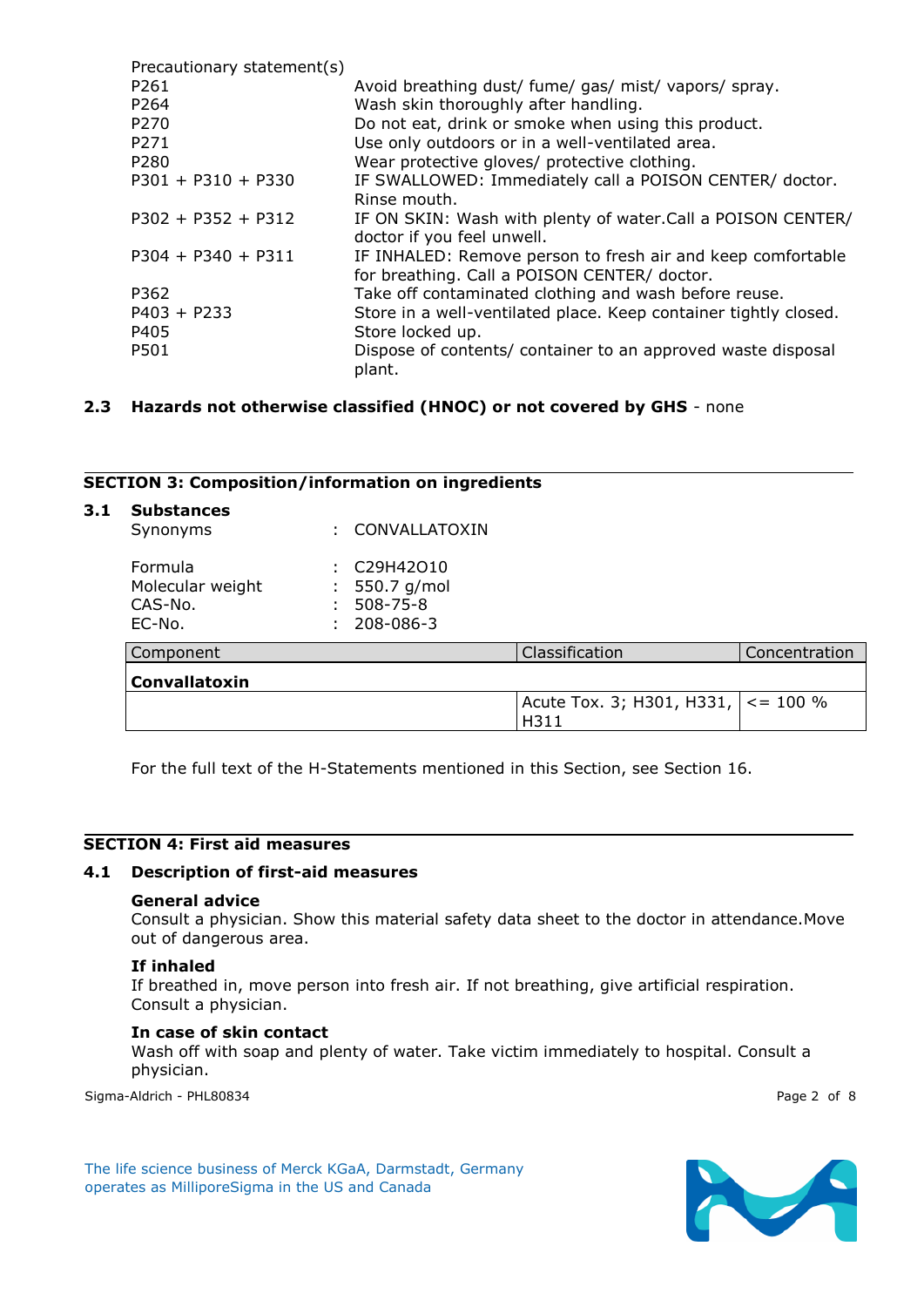## **In case of eye contact**

Flush eyes with water as a precaution.

### **If swallowed**

Never give anything by mouth to an unconscious person. Rinse mouth with water. Consult a physician.

### **4.2 Most important symptoms and effects, both acute and delayed**

The most important known symptoms and effects are described in the labelling (see section 2.2) and/or in section 11

**4.3 Indication of any immediate medical attention and special treatment needed** No data available

### **SECTION 5: Firefighting measures**

#### **5.1 Extinguishing media**

- **Suitable extinguishing media** Use water spray, alcohol-resistant foam, dry chemical or carbon dioxide.
- **5.2 Special hazards arising from the substance or mixture** Carbon oxides
- **5.3 Advice for firefighters** Wear self-contained breathing apparatus for firefighting if necessary.
- **5.4 Further information** No data available

#### **SECTION 6: Accidental release measures**

**6.1 Personal precautions, protective equipment and emergency procedures** Wear respiratory protection. Avoid dust formation. Avoid breathing vapors, mist or gas. Ensure adequate ventilation. Evacuate personnel to safe areas. Avoid breathing dust. For personal protection see section 8.

### **6.2 Environmental precautions** Prevent further leakage or spillage if safe to do so. Do not let product enter drains.

**6.3 Methods and materials for containment and cleaning up** Pick up and arrange disposal without creating dust. Sweep up and shovel. Keep in suitable, closed containers for disposal.

# **6.4 Reference to other sections**

For disposal see section 13.

### **SECTION 7: Handling and storage**

#### **7.1 Precautions for safe handling**

Avoid contact with skin and eyes. Avoid formation of dust and aerosols.Further processing of solid materials may result in the formation of combustible dusts. The potential for combustible dust formation should be taken into consideration before additional processing occurs.

Sigma-Aldrich - PHL80834 Page 3 of 8

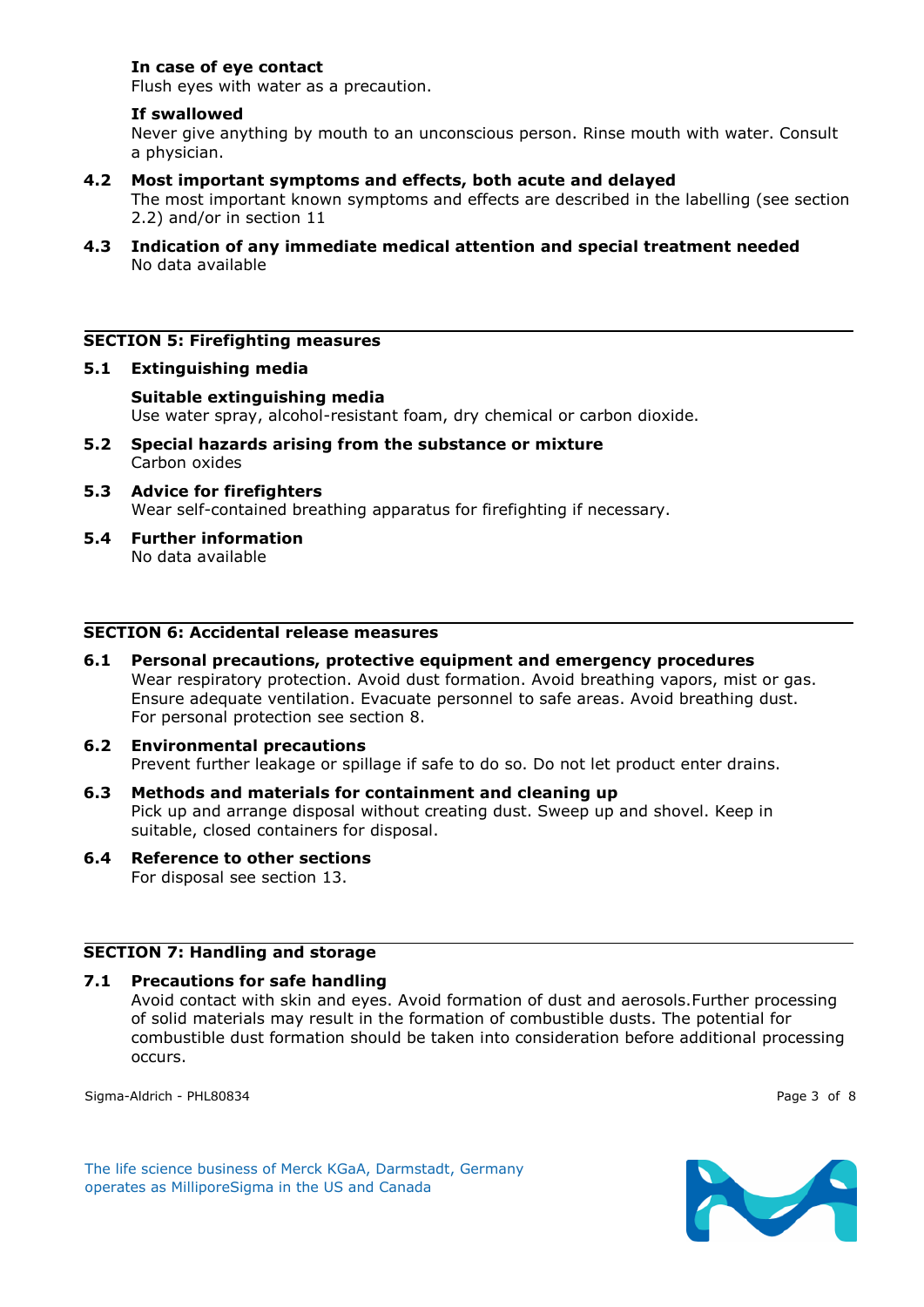Provide appropriate exhaust ventilation at places where dust is formed. For precautions see section 2.2.

# **7.2 Conditions for safe storage, including any incompatibilities**

Keep container tightly closed in a dry and well-ventilated place. Storage class (TRGS 510): 6.1D: Non-combustible, acute toxic Cat.3 / toxic hazardous materials or hazardous materials causing chronic effects

# **7.3 Specific end use(s)**

Apart from the uses mentioned in section 1.2 no other specific uses are stipulated

# **SECTION 8: Exposure controls/personal protection**

## **8.1 Control parameters**

# **Ingredients with workplace control parameters**

Contains no substances with occupational exposure limit values. Hazardous components without workplace control parameters

# **8.2 Exposure controls**

## **Appropriate engineering controls**

Avoid contact with skin, eyes and clothing. Wash hands before breaks and immediately after handling the product.

## **Personal protective equipment**

## **Eye/face protection**

Face shield and safety glasses Use equipment for eye protection tested and approved under appropriate government standards such as NIOSH (US) or EN 166(EU).

### **Skin protection**

Handle with gloves. Gloves must be inspected prior to use. Use proper glove removal technique (without touching glove's outer surface) to avoid skin contact with this product. Dispose of contaminated gloves after use in accordance with applicable laws and good laboratory practices. Wash and dry hands.

### **Body Protection**

Complete suit protecting against chemicals, The type of protective equipment must be selected according to the concentration and amount of the dangerous substance at the specific workplace.

### **Respiratory protection**

Where risk assessment shows air-purifying respirators are appropriate use a fullface particle respirator type N99 (US) or type P2 (EN 143) respirator cartridges as a backup to engineering controls. If the respirator is the sole means of protection, use a full-face supplied air respirator. Use respirators and components tested and approved under appropriate government standards such as NIOSH (US) or CEN (EU).

### **Control of environmental exposure**

Prevent further leakage or spillage if safe to do so. Do not let product enter drains.

Sigma-Aldrich - PHL80834 Page 4 of 8

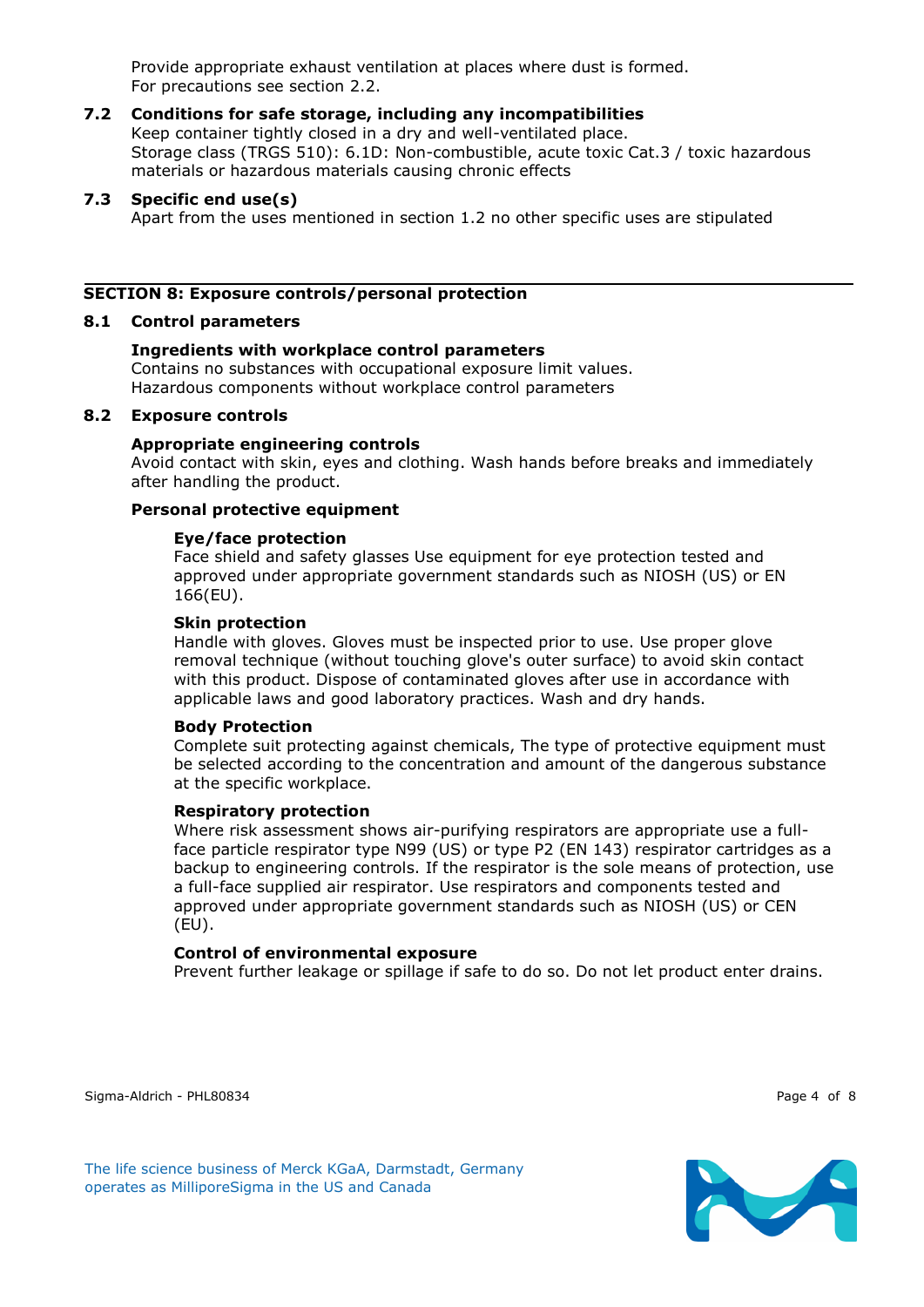# **SECTION 9: Physical and chemical properties**

### **9.1 Information on basic physical and chemical properties**

| a)                              | Appearance                                         | Form: solid                 |  |  |
|---------------------------------|----------------------------------------------------|-----------------------------|--|--|
| b)                              | Odor                                               | No data available           |  |  |
| c)                              | Odor Threshold                                     | No data available           |  |  |
| d)                              | рH                                                 | No data available           |  |  |
| e)                              | Melting<br>point/freezing point                    | 235 - 242 °C (455 - 468 °F) |  |  |
| f)                              | Initial boiling point<br>and boiling range         | No data available           |  |  |
| g)                              | Flash point                                        | ()No data available         |  |  |
| h)                              | Evaporation rate                                   | No data available           |  |  |
| i)                              | Flammability (solid,<br>gas)                       | No data available           |  |  |
| j)                              | Upper/lower<br>flammability or<br>explosive limits | No data available           |  |  |
| k)                              | Vapor pressure                                     | No data available           |  |  |
| $\vert$ )                       | Vapor density                                      | No data available           |  |  |
| m)                              | Relative density                                   | No data available           |  |  |
| n)                              | Water solubility                                   | No data available           |  |  |
| o)                              | Partition coefficient:<br>n-octanol/water          | No data available           |  |  |
| p)                              | Autoignition<br>temperature                        | No data available           |  |  |
| q)                              | Decomposition<br>temperature                       | No data available           |  |  |
| r)                              | Viscosity                                          | No data available           |  |  |
| s)                              | <b>Explosive properties</b>                        | No data available           |  |  |
| t)                              | Oxidizing properties                               | No data available           |  |  |
| <b>Other safety information</b> |                                                    |                             |  |  |

No data available

# **SECTION 10: Stability and reactivity**

# **10.1 Reactivity**

**9.2** 

No data available

### **10.2 Chemical stability**

Stable under recommended storage conditions.

Sigma-Aldrich - PHL80834 Page 5 of 8

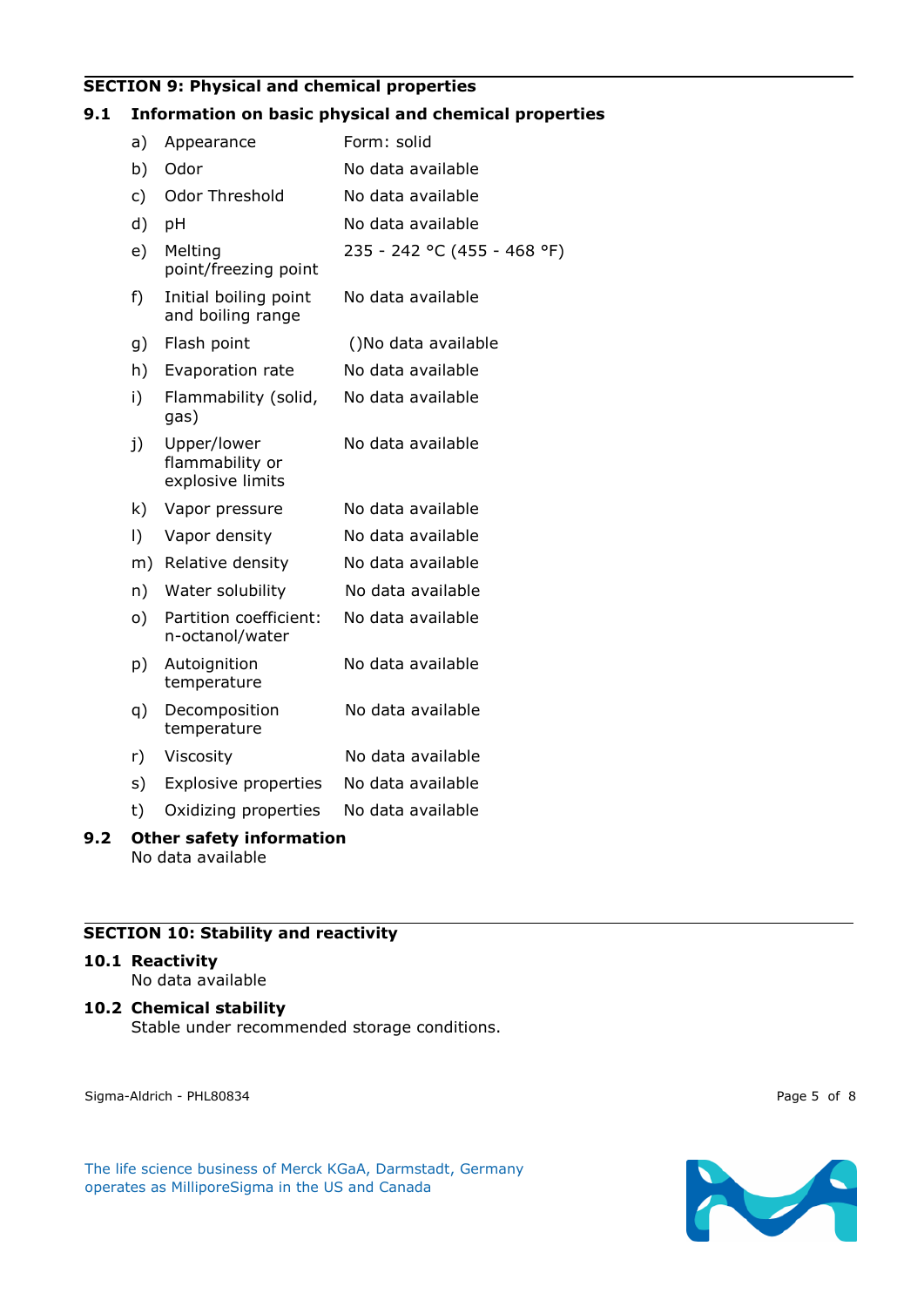### **10.3 Possibility of hazardous reactions** No data available

- **10.4 Conditions to avoid** No data available
- **10.5 Incompatible materials** Strong acids, Strong basesStrong oxidizing agents

### **10.6 Hazardous decomposition products** Hazardous decomposition products formed under fire conditions. - Carbon oxides Other decomposition products - No data available In the event of fire: see section 5

## **SECTION 11: Toxicological information**

## **11.1 Information on toxicological effects**

### **Acute toxicity**

No data available Inhalation: No data available Dermal: No data available No data available

**Skin corrosion/irritation** No data available

# **Serious eye damage/eye irritation**

No data available

### **Respiratory or skin sensitization** No data available

**Germ cell mutagenicity**

No data available

### **Carcinogenicity**

- IARC: No ingredient of this product present at levels greater than or equal to 0.1% is identified as probable, possible or confirmed human carcinogen by IARC.
- NTP: No ingredient of this product present at levels greater than or equal to 0.1% is identified as a known or anticipated carcinogen by NTP.
- OSHA: No component of this product present at levels greater than or equal to 0.1% is on OSHA's list of regulated carcinogens.

### **Reproductive toxicity**

No data available No data available

**Specific target organ toxicity - single exposure** No data available

**Specific target organ toxicity - repeated exposure** No data available

**Aspiration hazard** No data available

Sigma-Aldrich - PHL80834 Page 6 of 8

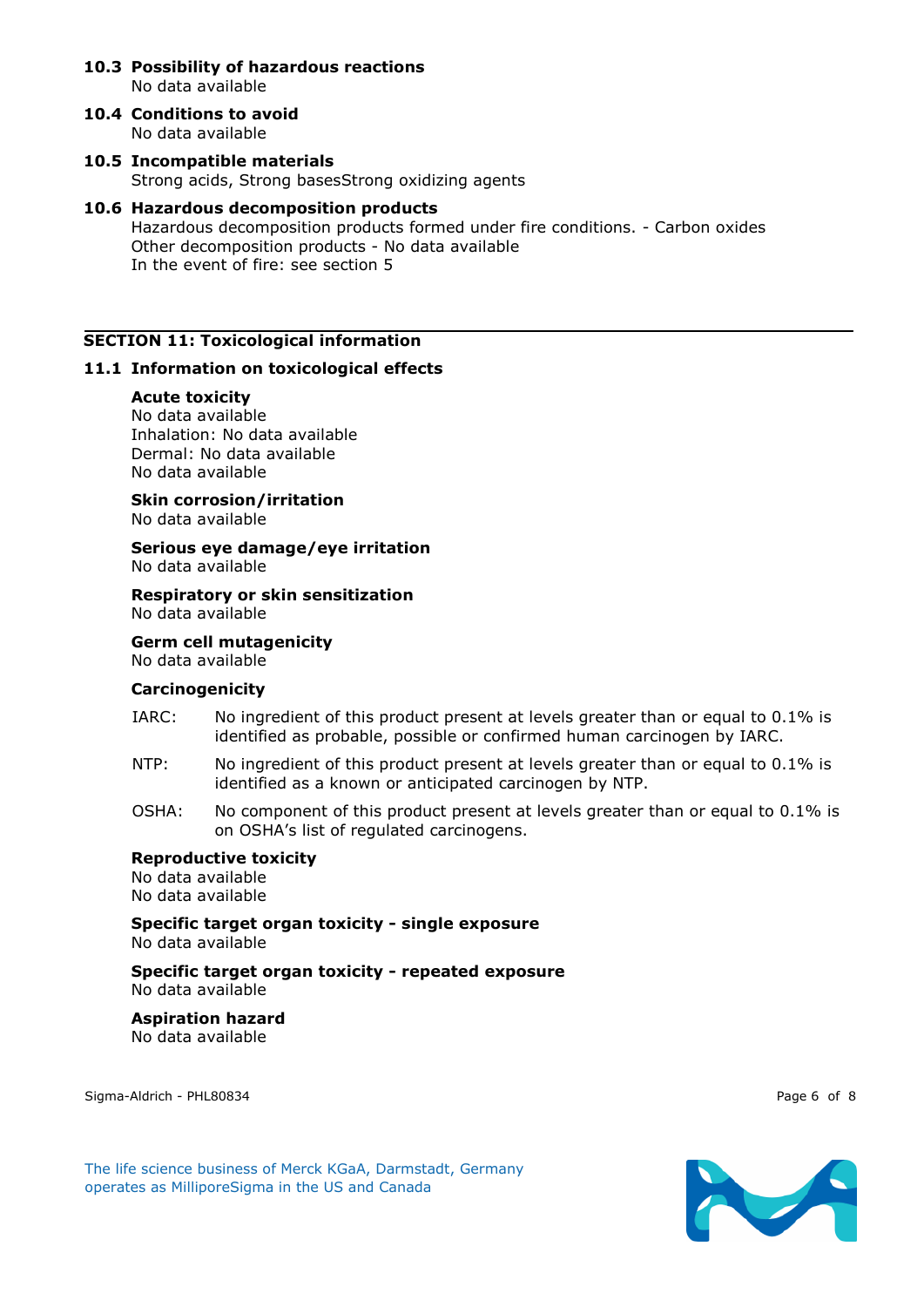### **Additional Information**

RTECS: GL4025000

To the best of our knowledge, the chemical, physical, and toxicological properties have not been thoroughly investigated.

Stomach - Irregularities - Based on Human Evidence Stomach - Irregularities - Based on Human Evidence

## **SECTION 12: Ecological information**

- **12.1 Toxicity** No data available
- **12.2 Persistence and degradability** No data available
- **12.3 Bioaccumulative potential** No data available
- **12.4 Mobility in soil** No data available
- **12.5 Results of PBT and vPvB assessment** PBT/vPvB assessment not available as chemical safety assessment not required/not conducted
- **12.6 Other adverse effects** No data available

### **SECTION 13: Disposal considerations**

### **13.1 Waste treatment methods**

#### **Product**

Offer surplus and non-recyclable solutions to a licensed disposal company.

### **Contaminated packaging**

Dispose of as unused product.

### **SECTION 14: Transport information**

### **DOT (US)**

UN number: 2811 Class: 6.1 Packing group: III Proper shipping name: Toxic solids, organic, n.o.s. (Convallatoxin) Reportable Quantity (RQ): Poison Inhalation Hazard: No

### **IMDG**

UN number: 2811 Class: 6.1 Packing group: III EMS-No: F-A, S-A Proper shipping name: TOXIC SOLID, ORGANIC, N.O.S. (Convallatoxin)

### **IATA**

Sigma-Aldrich - PHL80834 Page 7 of 8